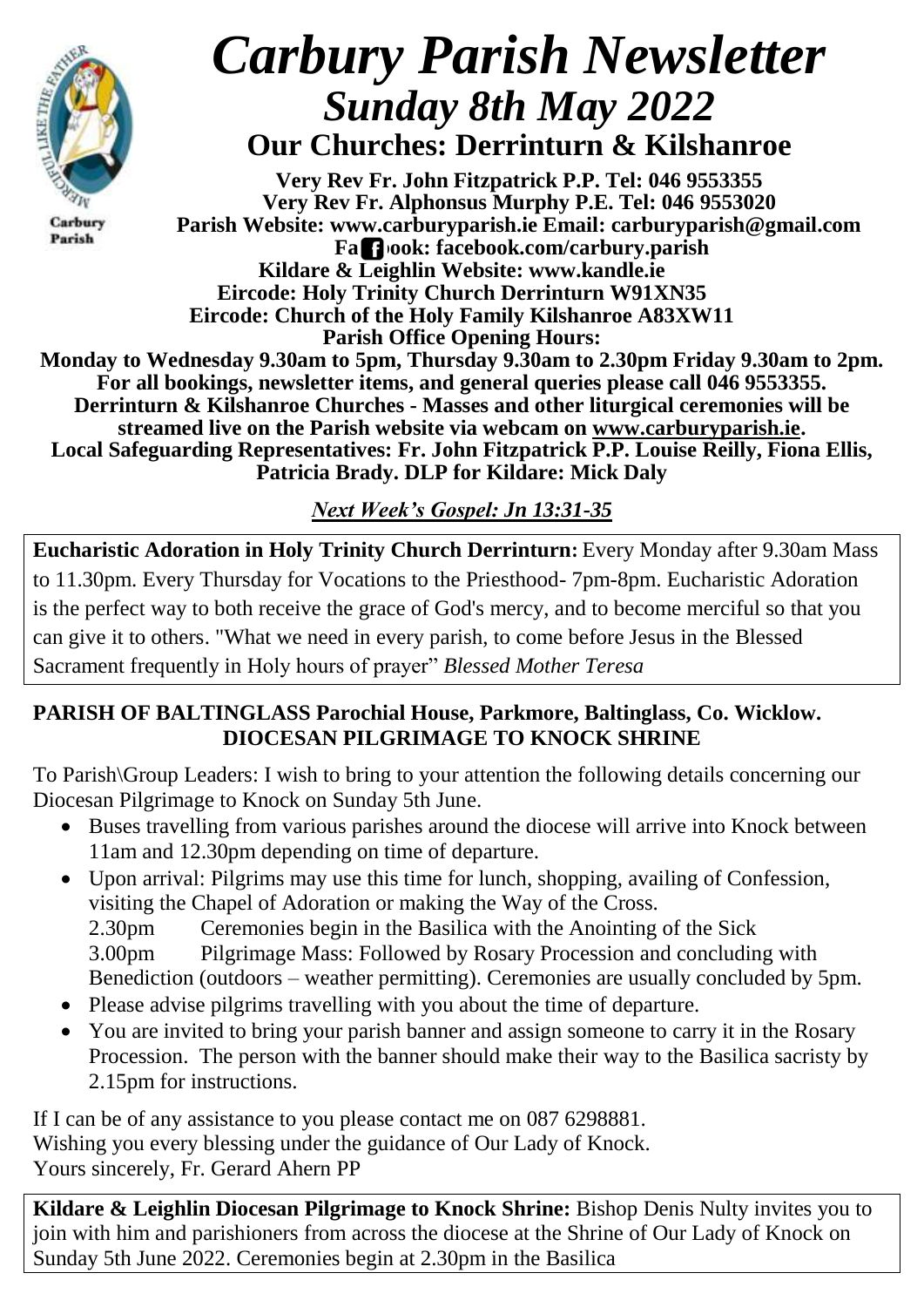| 2022                          | <b>Derrinturn Church</b>                                           | <b>Kilshanroe Church</b>                   |
|-------------------------------|--------------------------------------------------------------------|--------------------------------------------|
| Sat $7^{th}$ May              |                                                                    | 7.30pm Mass for the Deceased               |
| St Anselm                     |                                                                    | on the Mass Card List. Gene                |
|                               |                                                                    | Pravluckiene, 1 <sup>st</sup> Anniversary. |
|                               |                                                                    | Joe Cawley, 2 <sup>nd</sup> Anniversary.   |
|                               |                                                                    | John & Nora Teeling, Barney &              |
|                               |                                                                    | Hannah Clarke, also Patsy                  |
|                               |                                                                    | Langan, Anniversary. Niall                 |
|                               |                                                                    | Macneaney, Dunfierth, 16 <sup>th</sup>     |
|                               |                                                                    | Anniversary. Christy & Margaret            |
|                               |                                                                    | Colgan, Kilmurray, Anniversary.            |
| Sun $8^{th}$ May              | 11am Sean McCann, Months Mind. Mass                                |                                            |
| Fourth Sunday of              | for the Living on the Mass Card List.                              |                                            |
| Easter                        | Bridget Dempsey, Ballyhegan, 1 <sup>st</sup>                       |                                            |
|                               | Anniversary, also Derrick Dempsey, 3rd                             |                                            |
|                               | Anniversary. Elizabeth (Betty) Melia,                              |                                            |
|                               | Ticknevin, 1 <sup>st</sup> Anniversary. Tom Holt, 10 <sup>th</sup> |                                            |
|                               |                                                                    |                                            |
|                               | Anniversary. Billy Connolly, Clonkeen,                             |                                            |
|                               | Birthday Remembrance. Michael                                      |                                            |
|                               | McDonnell, Birthday Remembrance.                                   |                                            |
| Mon $9^{th}$ May              | Adoration until 12 Midnight                                        |                                            |
| <b>St Pachomius</b>           | 9.30am First Holy Communion for the                                |                                            |
|                               | Children of Derrinturn School.                                     |                                            |
| <b>Tues</b> $10^{th}$ May     | 9.30am No Mass.                                                    |                                            |
| St Comgall and St             |                                                                    |                                            |
| John of Avila                 |                                                                    |                                            |
| Wed $11^{th}$ May             |                                                                    | 9.00am No Mass.                            |
| St Francis di Girolamo        |                                                                    |                                            |
| Thurs $12^{th}$ May           | 9.30am No Mass.                                                    |                                            |
| Ss Nereus and                 |                                                                    |                                            |
| Achilleus                     |                                                                    |                                            |
| Fri $13^{th}$ May             | 9.30am No Mass.                                                    |                                            |
| Our Lady of Fátima            |                                                                    |                                            |
| Sat $14^{th}$ May             |                                                                    | 7.30pm Alan Kane, Months                   |
| <b>St Matthias</b>            |                                                                    | Mind. Mass for the Sick of the             |
|                               |                                                                    | Parish and their Carers. Kathleen          |
|                               |                                                                    | & Patrick Brennan, Ticknevin               |
|                               |                                                                    | Lock, also remembering the                 |
|                               |                                                                    | Deceased Members of the                    |
|                               |                                                                    | Brennan & Kenny Families.                  |
|                               |                                                                    | Margaret Callanan, Anniversary.            |
| Sun $15^{th}$ May             | 11am Sr. Teresa Keenan, Assumption                                 |                                            |
| <b>Fifth Sunday of Easter</b> | Sisters, Port Elizabeth, South Africa and                          |                                            |
|                               | formerly Collinstown, Carbury, 1 <sup>st</sup>                     |                                            |
|                               | Anniversary. James Gill, Killina, Birthday                         |                                            |
|                               | Remembrance. Eddie Logan, Birthday                                 |                                            |
|                               | Remembrance. John Kenna, Ballyhegan, &                             |                                            |
|                               | Julia Grace, Coill Dubh, Anniversary, also                         |                                            |
|                               | Donnie Rock Birthday Remembrance                                   |                                            |

*Please remember in your prayers, Elizabeth (Lilly) Reilly (née Smith), Ballyshannon, Carbury, Kildare / Allenwood, Kildare ,also Bob Langan, Crumlin, Dublin, and formerly of Dunfierth who passed away this week. May They Rest In Peace.*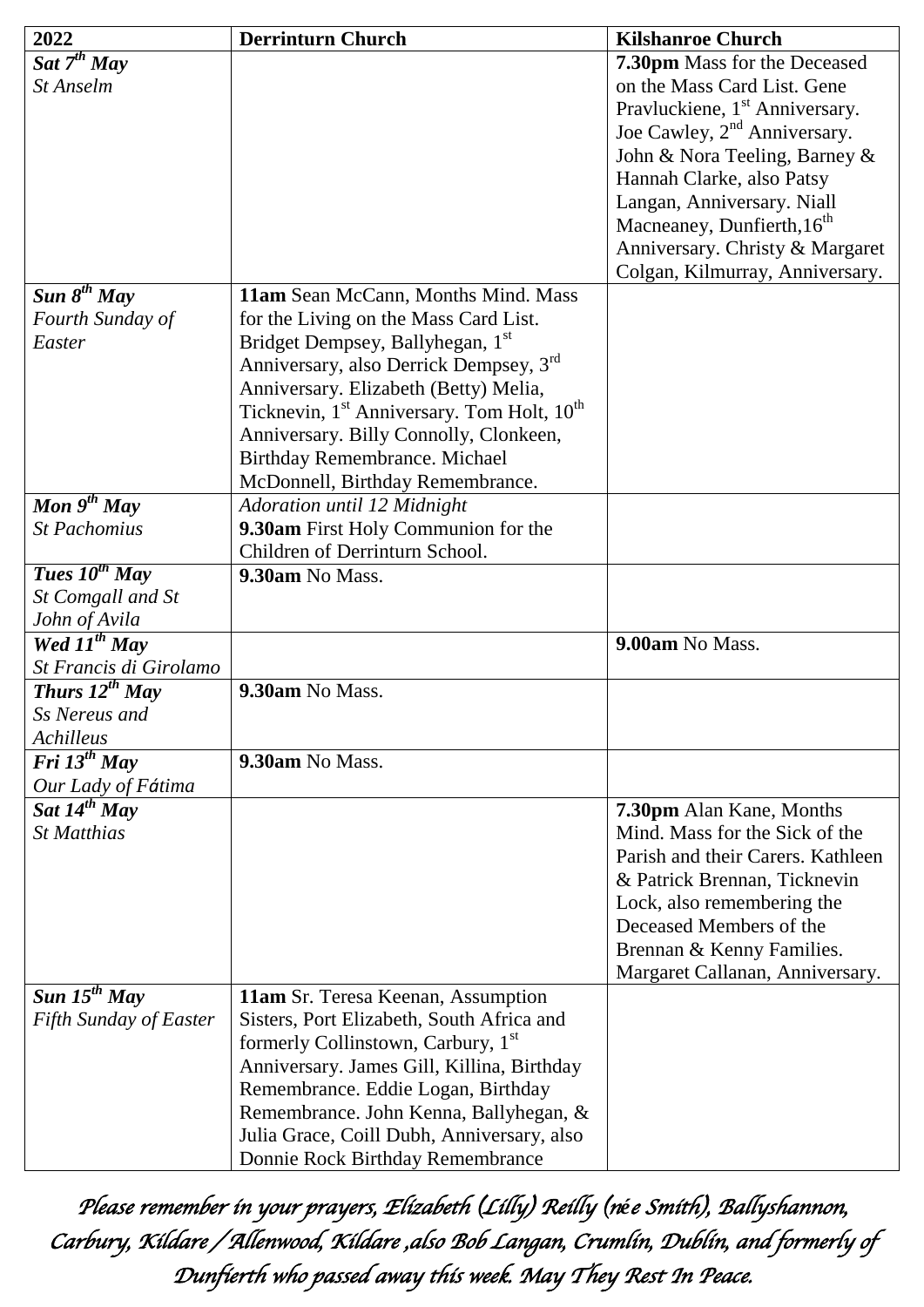| Kilshanroe Eucharistic Ministers & Readers for Saturday 14th of May |                |                              |  |
|---------------------------------------------------------------------|----------------|------------------------------|--|
| <b>Mass Time</b>                                                    | <b>Readers</b> | <b>Eucharistic Ministers</b> |  |
| Saturday 7.30pm                                                     | Caroline Dolan | Lily Boyle & Tommy Holton    |  |
|                                                                     |                |                              |  |

*Derrinturn Eucharistic Ministers & Readers for Sunday the 15th of May*

| <b>Mass Time</b> | Readers     | <b>Eucharistic Ministers</b> |
|------------------|-------------|------------------------------|
| Sunday 11 am     | Paul Mooney | Pat Kiely & Sharon O'Brien   |

*Mass Bouquets:* are available in the usual outlets and from the Parish Office. The Parish opening hours are 9.30am to 5pm Monday to Wednesday, 9.30am to 2.30pm Thursday, 9.30am to 2pm Friday.

| Collections for Saturday $30th$ April and Sunday 1st May |         |                          |                  |  |
|----------------------------------------------------------|---------|--------------------------|------------------|--|
| Collections                                              | Amount  | <b>Collections</b>       | <b>Amount</b>    |  |
| Derrinturn Basket                                        | €255.00 | Development              | €1,025.00        |  |
| Kilshanroe Basket                                        | €220.00 | <b>Easter Collection</b> | $\sqrt{6143.00}$ |  |
| Mass Cards                                               | €139.00 | <b>Lenten Stations</b>   | €11.56           |  |
| Donation                                                 | €50.00  | <b>Retired Priests</b>   | €40.00           |  |
| <b>Trinity Sunday</b>                                    | €22.00  | <b>Trocaire</b>          | €15.00           |  |
| <b>Ukraine</b>                                           | €50.00  |                          |                  |  |

*Carbury GAA Lotto* took place on Tuesday the 3rd of May, the Lotto numbers drawn were, 9, 23, 26, 27, and the bonus ball was 19. There were 0 winners of the match 3, the Lucky Dip was shared between 4 people, who each won  $\epsilon$ 50. Next week's draw takes place Monday the 9th of May. Next week's Jackpot is  $\epsilon$ 7,100.

**Parish Field Day:** We are looking for donations for prizes for the wheel of fortune, if you have any unwanted gifts that you would like to donate, it will be greatly appreciated, we are also looking for bric-a-brac, also all you keen bakers out there, we are looking for cakes and buns for the cake stall. Anything that you wish to donate can be dropped off at Biddy Duffy's house in Trinity Crescent, or you can drop them in to her after any of the Masses in Derrinturn Church.

**Medjugorje Group Pilgrimage 2022:** 7 Night Pilgrimage Package. 14 - 21 September Cost: €775 early Booking Discount of €50 before 31st Jan 2022

Flight: Shannon to Mostar. Spiritual Director Fr. Sean Hyland cc. Contact: Michael Nerney 086- 8157305. Tour operators Marian Pilgrimages

**Cemetery Masses:** The Cemetery Masses will take place in Derrinturn Cemetery on Sunday 3rd July at 3pm and Kilshanroe Cemetery on  $10<sup>th</sup>$  July at 3pm.

**Trip to Knock Shrine:** We will be having our annual trip to Knock Shrine on Wednesday 24<sup>th</sup> August, the bus will be departing from Derrinturn Church Carpark at 8am, the cost for the bus is Adults €10 and Children €5. You can contact the Parish Office to reserve your seat 04695-53355 or you can contact Biddy Duffy 087-7706763.

**Older people need your support!** ALONE is recruiting volunteers to provide companionship and support through their Telephone Support & Befriending service for older people. ALONE asks that interested volunteers commit to one set shift of 2 hours per week for a minimum of 6 months. Visit [alone.ie/volunteers](http://alone.ie/volunteers) for more information.

**Trinity Sunday Mass:** There will be Mass at the Holy Well in Carbury at 11am on Sunday 12th June.